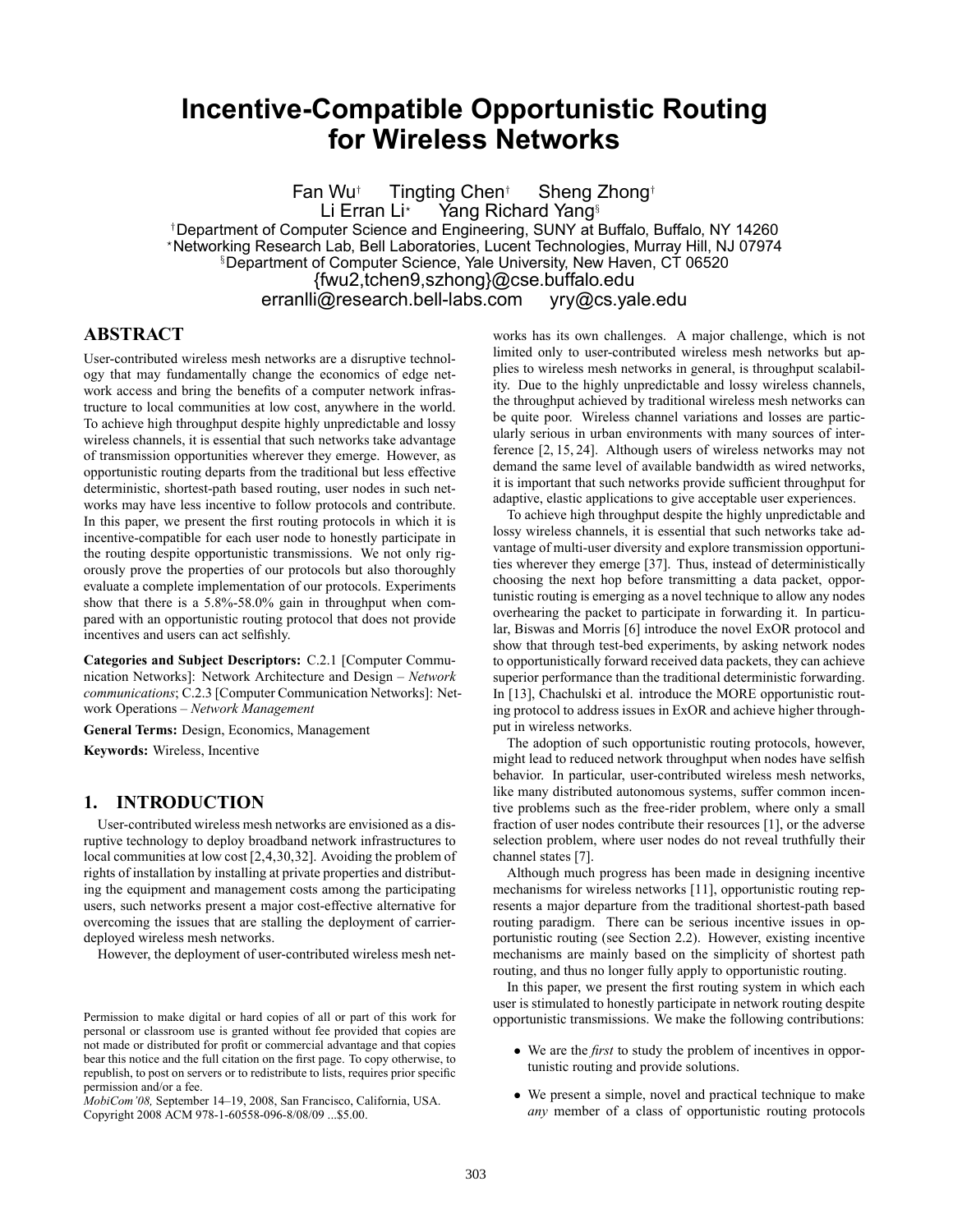incentive compatible. Specifically, this class includes any opportunistic routing protocols that use loss probabilities to calculate the number of forwarding transmissions to impose structure and avoid the scalability issues of opportunistic transmissions. As a comparison, previous incentive-compatible routing mechanisms (e.g., [5, 40]) are typically based on the Vickrey-Clarke-Grove mechanism and thus require that a routing protocol solve the routing problem optimally. They cannot be applied to any theoretically suboptimal, or heuristicbased routing protocols (like MORE). The optimality condition imposes an onerous burden on the designers of opportunistic routing and thus limits their ability to design practical protocols. Unlike the VCG-based techniques, our technique does not impose any such mainly theoretical conditions for optimality.

- We rigorously prove that our technique guarantees that it is a *strict dominant strategy* for each user node to behave honestly. Here strict dominant strategy is a very strong solution concept in game theory. Intuitively, it means that the strategy (of behaving honestly) is *strictly better* than any other strategy for each node regardless of other nodes' behavior.
- We also design an enhanced protocol to prevent cheating not only in reporting loss rates but also in measuring them. Formally, we show that, with this enhanced protocol, it is a *strict Nash equilibrium* for each user node to behave honestly in both measuring and reporting. Intuitively, this means that the strategy of behaving honestly is strictly better than any other strategy for each node when other nodes are honest.
- We completely implement our protocols in Linux and test their performance on the ORBIT lab [33]. The experimental results verify that, with our protocols, a selfish node's cheating behavior decreases its utility. Consequently, there are incentives for nodes to follow our protocols. Our experiments also show that compared with an opportunistic routing protocol that does not provide incentives, our protocols have a throughput gain of 5.8%-58.0%. This is because our protocols can prevent cheating behavior by selfish nodes. Hence they can bring the system throughput back to the high level achieved by opportunistic routing.

The rest of this paper is organized as follows. In Section 2, we present technical preliminaries. In Section 3, we present a simple technique to achieve incentive compatibility in reporting loss probabilities. In Section 4, we develop our technique to prevent cheating in both measuring and reporting loss probabilities. In Section 5, we discuss implementation issues. In Section 6, we report experimental results using the ORBIT testbed. In Section 7, we review related work. In Section 8, we draw conclusions and discuss future work.

#### **2. PRELIMINARIES**

Before presenting our system architecture and developing our protocols, we first review the opportunistic routing protocols we consider. We give a simple example to illustrate that nodes have incentives to cheat MORE, an opportunistic routing protocol. We also review relevant game theoretic definitions.

#### **2.1 Basic Opportunistic Routing Protocols**

We focus on opportunistic routing, which is an emerging technique to achieve high throughput with lossy wireless links. Instead of choosing the next hop before transmitting a packet, opportunistic routing allows multiple nodes that overhear the transmission to participate in forwarding the packet.

The key issues in the design of opportunistic routing protocols are how to avoid duplicate forwarding, achieve high spatial reuse, and be scalable. Different opportunistic routing protocols (e.g., [6, 13]) solve these issues differently. Since researchers are still trying to improve opportunistic routing and different networks may make different tradeoffs, we set the goal that we develop techniques that can be integrated with a wide class of opportunistic routing protocols. We consider an opportunistic routing protocol as a module which collects link states and computes a forwarding behavior profile for each node i. This modular approach reduces the constraints on designing practical protocols, in particular for opportunistic routing.

Specifically, for ease of presentation, we focus on the class of opportunistic routing protocols whose input is link loss probabilities. Let  $(i, j)$  be the link from node i to node j. Then let  $\epsilon_{i,j}$  be the link loss probability; that is if a packet is sent from node i be the link loss probability; that is, if a packet is sent from node  $i$ to node j, then with probability  $\epsilon_{i,j}$  the packet cannot be decoded. One certainly can extend the input to include link rates. But for simplicity, we focus on the case of fixed link rates. For the forwarding behavior profile, we focus on the case that it specifies the number of times a node forwards a received packet. This can depend on the packet header information such as source address or destination address. We refer to an opportunistic routing protocol satisfying the aforementioned specification a *basic opportunistic routing protocol*. Our objective is to extend an *arbitrary* member of this protocol class to be incentive compatible.

Formally, a basic opportunistic routing protocol (*e.g.*, MORE) works as follows.

**Source Node:** The source node of a session divides its traffic into a number of batches, where each batch consists of a number of coded packets. These coded packets are computed from the original packets using certain network encoding techniques. Each coded packet has a packet header containing sufficient information for routing. The source node keeps sending coded packets in a batch. It stops the transmission of a batch if the batch is acknowledged by the destination.

**Intermediate Node:** When an intermediate node hears a packet, the contents of this packet (including the header) decide whether this intermediate node needs to forward the packet. If it needs, then it computes the number of transmissions it needs to make using the loss probabilities. Formally, let  $z_i$  be the number of transmissions that node  $i$  should make for this packet when the basic routing protocol is used. Let  $E$  be the set of edges that are considered by the basic routing protocol for forwarding packets from  $S$  to  $D$ . Then, the basic routing protocol specifies a function  $f()$  which computes

$$
z_i = f(S, D, i, \{(i, j, \epsilon_{i,j}) | (i, j) \in E\}),
$$

where  $(S, D)$  indicates the source and destination.

The preceding computation depends on the loss probabilities of the links in  $E$ . Previous protocols assume that this knowledge can be obtained by having each node  $i$  report the loss probabilities of its links in  $E_i$ , where  $E_i$  is a subset of E. We should have that  $E = \bigcup_{i \in V_P} E_i$ , where  $V_P$  is the set of players, and for all  $(i, j)$ such that  $i \neq j$ ,  $E_i \cap E_j = \phi$ .

Specifically, in MORE,  $z_i$  is computed by a distributed algorithm using ETX as the metric [14]. When a transmission is triggered, the node creates a random linear combination of the innovative coded packets that it has heard from the same batch and broadcasts it.

**Destination Node:** The destination uses the contents of its received packets to decide whether it has sufficient information for decoding. If so, it decodes the packets in this batch and sends an acknowledgment using a traditional routing protocol.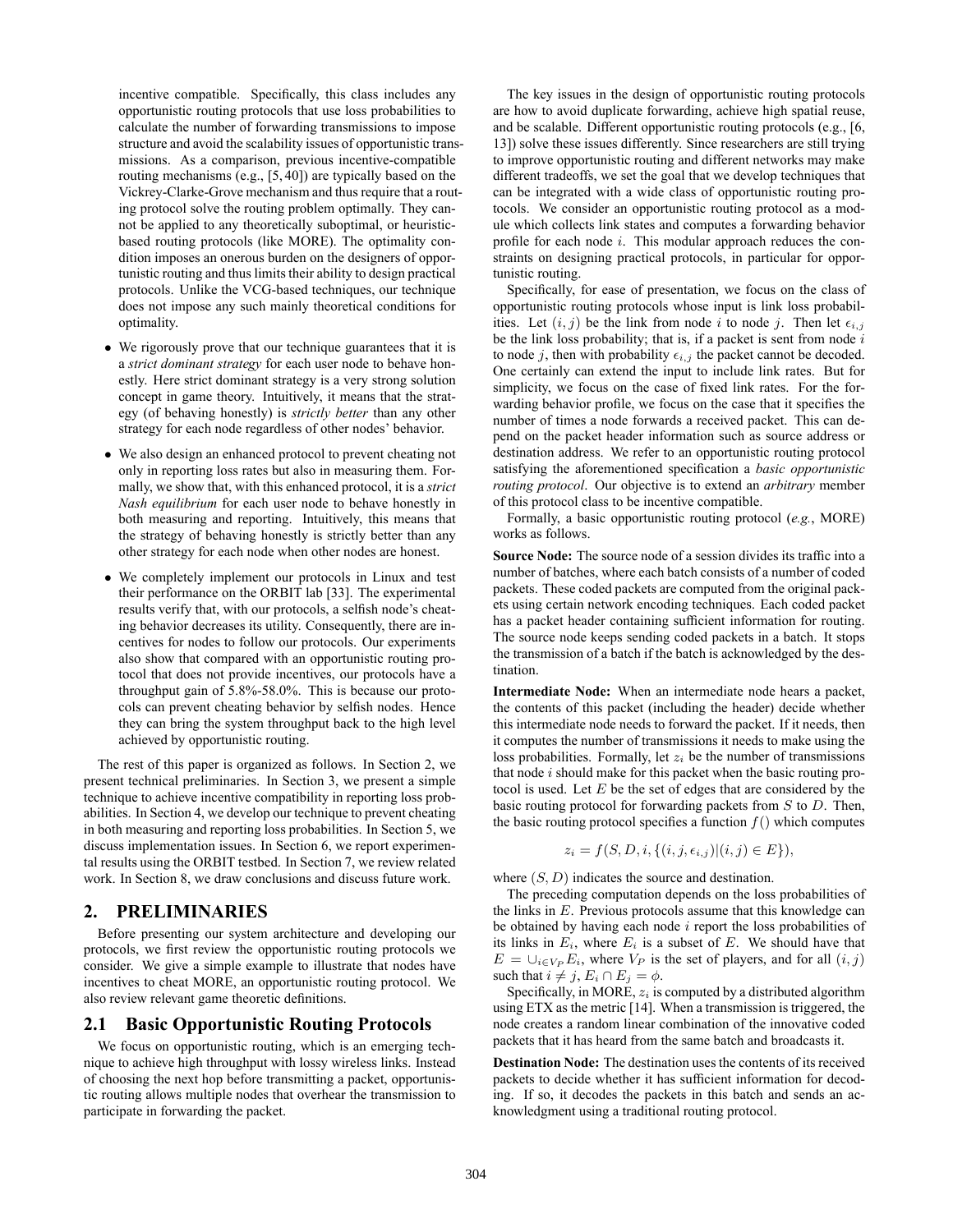

**Figure 1: An example scenario to illustrate adverse selection in basic opportunistic routing. There is a session from source** S **to destination** D**, with an intermediate node** R**. True link loss probabilities are shown near the links.**

## **2.2 Example: Adverse Selection in Basic Opportunistic Routing**

The basic opportunistic routing protocols assume that user nodes are obedient and follow the protocols. However, a user node may deviate from the specified protocols. In particular, user nodes may not report loss probabilities  $\{(i, j, \epsilon_{i,j}) | (i, j) \in E\}$  truthfully, be-<br>cause reporting non-truthful loss probabilities may lead to routing cause reporting non-truthful loss probabilities may lead to routing decisions  $\{z_i\}_{i\in V_P}$  that are more favorable to some nodes.

Consider the MORE protocol, which is one instance of the class of basic opportunistic routing protocols. We use an example scenario shown in Figure 1 to illustrate that a node can benefit from adverse selection in the MORE protocol. The example scenario has a session from source  $S$  to destination  $D$ . An intermediate node  $R$ is between  $S$  and  $D$ . True link loss probabilities are shown near the links. Using the truthful link loss probabilities, MORE will calculate that R's expected number of transmissions is 1.18. However, by cheating MORE to use 0.1 as the loss probability on link  $(R, D)$ , node R can reduce its expected number of transmissions to 0.78, a reduction of expected workload by 34%. Consequently, R has incentive to cheat, but this cheating may lead to reduced throughput for the session from  $S$  to  $D$ .

#### **2.3 Solution Concepts**

To study the incentive compatibility of opportunistic routing, we use a *strategic game model*. The players of this game are the intermediate nodes that are required to forward packets. Recall that  $V_P$ denotes the set of players. Each player node  $i \in V_P$  can choose an action  $a_i$  in this game. If every player has chosen an action, then the utility of player  $i$  is a function of the profile of all players' actions:

$$
u_i = u_i((a_j)_{j \in V_P}).
$$

Note that a key component of the definition of a strategic game is the set of potential actions of each player. In this paper, in Sections 3 and 4, we have different sets of available actions and different functions for calculating the utility (because in Section 3 we make a simplifying assumption which we remove in Section 4). We specify the corresponding action sets and functions in detail in these two sections.

Also note that, in reality, a player  $i$  can take not only a fixed action, but also a random action following a certain probability distribution. In the latter case, the random action is called a *mixed strategy*. In contrast, a fixed action is also called a *pure strategy*. Suppose that each player i takes a strategy  $s_i$ , which can be either pure or mixed. We can always write the utility as a function of the profile of all players' strategies:

$$
u_i = u_i((s_j)_{j \in V_P}).
$$

As we have mentioned, one solution concept we use in this paper is *strict dominant strategy*. It can be defined as follows.

DEFINITION 1. *A profile* s<sup>∗</sup> *of all players' strategies is a strict dominant strategy equilibrium if for all*  $i \in V_P$ *, for all strategy s<sub>i</sub>*  $\neq$  *s<sup>\*</sup>*</sup> *of player i, for all profile s*<sub>−*i*</sub> *of all other players' strategies,*

$$
u_i(s_i^*, s_{-i}) > u_i(s_i, s_{-i}).
$$

 $u_i(s_i^*, s_{-i}) > u_i(s_i, s_{-i}).$ *Remark* Since an action profile is also a strategy profile, it can also be a strict dominant strategy equilibrium.

It is worth noting that strict dominant strategy equilibrium is a very strong solution concept. It requires the equilibrium strategy to be strictly better than any other choice in all situations. Hence it is stronger than a widely used solution concept—dominant strategy equilibrium. Compared with a dominant strategy equilibrium, a strict dominant strategy equilibrium gives an economically rational player an even strong attraction to follow the equilibrium strategy. Specifically, if all nodes following a protocol is a dominant strategy equilibrium, then a node may be able to deviate from the protocol *without being punished*, although the deviation is *not beneficial* to the node. However, if all nodes following a protocol is a strictly dominant strategy equilibrium, then any node deviating from the protocol is punished for its deviation. So, the advantage of using strict dominant strategy equilibrium is that, for each node, deviating from the protocol *always hurts*.

We also use another solution concept called *strict Nash equilibrium*.

DEFINITION 2. *A profile* s<sup>∗</sup> *of all players' strategies is a strict Nash equilibrium if for all*  $i \in V_P$ *, for all strategy*  $s_i \neq s_i^*$  *of player i player* i*,*

$$
u_i(s_i^*, s_{-i}^*) > u_i(s_i, s_{-i}^*).
$$

The relationship among the involved solution concepts is shown in Figure 2. We can see that a strict Nash equilibrium (which is achieved by our second protocol—the enhanced protocol) is not as strong as a strict dominant strategy equilibrium (which is achieved by our first protocol—the simple extension of basic routing protocol). The reason is that, in the enhanced protocol, we need to deal with more sophisticated cheating behavior.



**Figure 2: Relationship Among Involved Solution Concepts.**

Nevertheless, a strict Nash equilibrium is still stronger than a Nash equilibrium. The difference between these two solution concepts is analogous to the difference between a strict dominant strategy equilibrium and a dominant strategy equilibrium. The relationship between strict Nash equilibrium and dominant strategy equilibrium is more complicated. On one hand, dominant strategy equilibrium requires the consideration of more situations than strict Nash equilibrium, which requires the consideration of only a single situation (where all other players follow the equilibrium strategies). On the other hand, strict Nash equilibrium requires a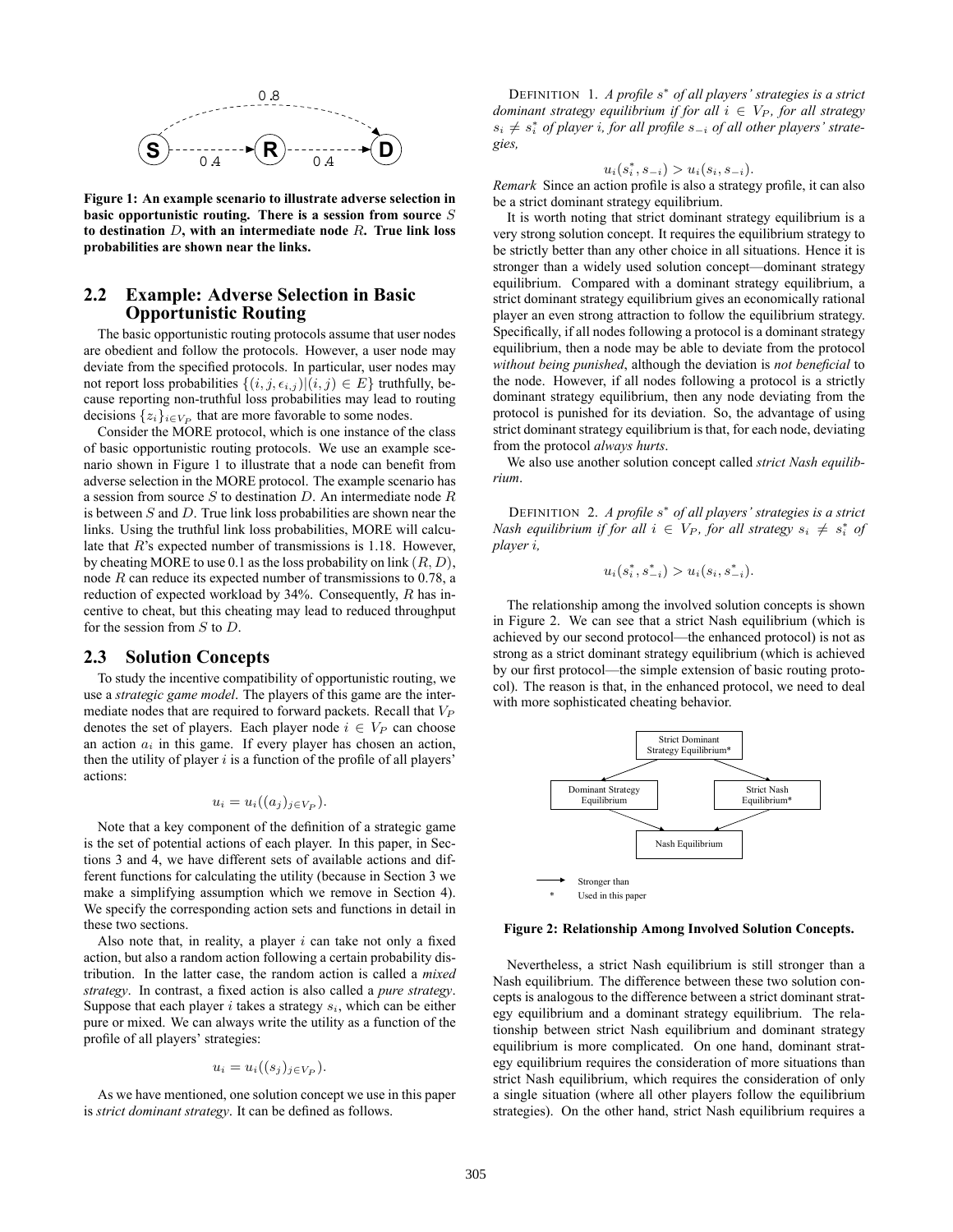strict advantage of following the equilibrium strategy, which dominant strategy equilibrium does not. Hence, neither of these two solution concepts is stronger than the other.

# **3. MOTIVATING HONEST REPORTING OF LOSS PROBABILITIES**

Now we present our techniques to integrate incentive compatibility into a given basic opportunistic routing protocol. To make the presentation clearer, we present our core ideas in two steps. In this section, we assume that each node  $i$  can measure the loss probabilities of all of its outgoing links, i.e.,  $\epsilon_{i,j}$  for all  $(i, j) \in E$ . This may require a slight modification to some basic opportunistic routmay require a slight modification to some basic opportunistic routing protocols (e.g., MORE), if they require that each node report the loss probabilities of its incoming links. We address the measurement issues in the next section. Implementation issues will be discussed in Section 5.

#### **3.1 Overview**

If a routing system does not build in proper incentives, a user node may not report its link loss probabilities honestly. Instead, it may compute or conduct probing experiments to determine reporting loss probabilities that can lead to more favorable routing decisions to the node than the true loss probabilities can. Such behaviors can lead to network performance degradation and disruptions.

To prevent dishonest and/or probing behaviors, we need to design the routing protocol so that reporting true loss probabilities is the best strategy of each node. For this objective, we introduce a novel, well-designed payment formula together with an auxiliary transmission. Specifically, in our technique, each intermediate node receives a payment for its service. By *payment* we mean either payment of real money *or transfer of credits*. It depends on the application which of these two methods should be used. In a community network where nodes are voluntarily provided by users, transfer of credits having no monetary values may be a better method. In a more business-oriented environment, some of the users may need to be paid by virtual money that has a cash value. In the sequel, we use the term *payment* only for simplicity of presentation.

Specifically, the payment to an intermediate node consists of two parts: one part is used to cover the data transmissions, while the other part is used to cover auxiliary transmissions that the node is required to make in addition to data transmissions.

What is an auxiliary transmission? It is a transmission that can be used for multiple purposes. For example, it can be used for sending checksums of the data, so that the data transmissions are more reliable. Or it can be used for various control information (like updates of loss probabilities). Note that, in our technique, the volume of auxiliary traffic is very small compared with that of data traffic. Hence, it does not introduce much overhead in communications.

The part of payment for auxiliary transmissions and the volume of auxiliary traffic are carefully designed such that the following requirements are satisfied:

- Both of them are very small (see Sec. 6.4 and Sec. 6.5).
- This part of payment is at least sufficient to cover the cost of auxiliary transmissions.
- A node's gain from the auxiliary transmissions (i.e., the payment it receives for this purpose minus its cost for this purpose) is maximized when it faithfully reports the loss probabilities of its outgoing links.

Therefore, with the payment and auxiliary transmission, a node has incentives to report the loss probabilities faithfully.

# **3.2 The Protocol**

Using the preceding technique, we design an extension of the basic opportunistic routing protocol. In the extended protocol, there are a number of control messages. These control messages should be sent and received reliably using a traditional routing protocol. The cost of control messages should be small such that it can be ignored in the analysis of incentive compatibility —- this is a standard assumption in related literature (e.g., [40]).

Hereafter, we assume that each data packet has a size of L. (It is straightforward to further extend our work to the case in which different packets has different sizes. We ignore this possibility here for simplicity of presentation.) Also, we assume that transmitting a packet of size 1 has one unit of cost.

Now we summarize our protocol. In the protocol description below, we assume there is a Routing Decision Maker (RDM) who collects information of loss probabilities and computes the number of data/auxiliary transmissions and the amount of payment. We have a detailed discussion of RDM in Section 5.

**Computing and Sending Routing Decision:** In this technique, suppose that the routing protocol receives loss probability  $\epsilon'_{i,j}$  for link  $(i, j)$  from node i. The RDM computes, for each  $(i, j) \in E$ ,

$$
z'_{i} = f(S, D, i, \{(i, j, \epsilon'_{i,j}) | (i, j) \in E\}),
$$

 $z_i^{\star}$ 

and

$$
p_i = z_i'L + \sum_{(i,j)\in E} \alpha (1 - \epsilon_{i,j}'),
$$

 $\zeta_{i,j} = \frac{\alpha (1 - \epsilon'_{i,j})^2}{2},$ 

where  $\alpha > 0$  is a parameter chosen by the system administrator, L is the packet length. The value of  $\alpha$  is very small <sup>1</sup>. The output of the routing protocol for each node *i*, is  $(z'_i, \{z_{i,j}^*\}_{(i,j)\in E}, p_i)$ .

**Making Transmissions and Receiving Payments:** Each node i makes  $z_i$  regular data transmissions for each packet it should forward. In addition, for each such packet it is required to send an auxiliary traffic of size  $z_{i,j}^*$  to node j, *such that node* j *receives the auxiliary traffic*. That is, node i has to repeatedly send this auxiliary traffic until it is received by node j. Note that, since  $z_{i,j}^{\star}$  is very small, node i does not need to send a packet immediately. In stead, it can accumulate the auxiliary traffic of the entire batch and send them together, when the network is not busy.

As a reward for its service in sending a packet, node  $i$  should receive a payment  $p_i$  from the source node. Again, this payment is not immediate made to node  $i$ . In stead, it is accumulated until the session finishes. At the end of the session, node  $i$  receives the total payment in the entire session. This needs only a single control message (which is transmitted reliably using traditional routing).

For convenience of the reader, we have summarized the important symbols we use in Table 1.

#### **3.3 Analysis**

We can analyze the above extended protocol using the strategic game model we present in Section 2.

When we analyze this protocol, the action set available to each player node i is  $[0, 1]^{|\{j| (i,j) \in E\}|}$ . Intuitively, this means that the

 $\alpha$  is a constant to adjust the payment so that the nodes get the right incentives, but do not need to pay much more than what are needed for their data transmissions. In practice, if nodes can tolerate a small amount of utility loss in certain applications, then we should increase the value of  $\alpha$  correspondingly. This also applies to the parameter  $\beta$  we define in Sec 4.2.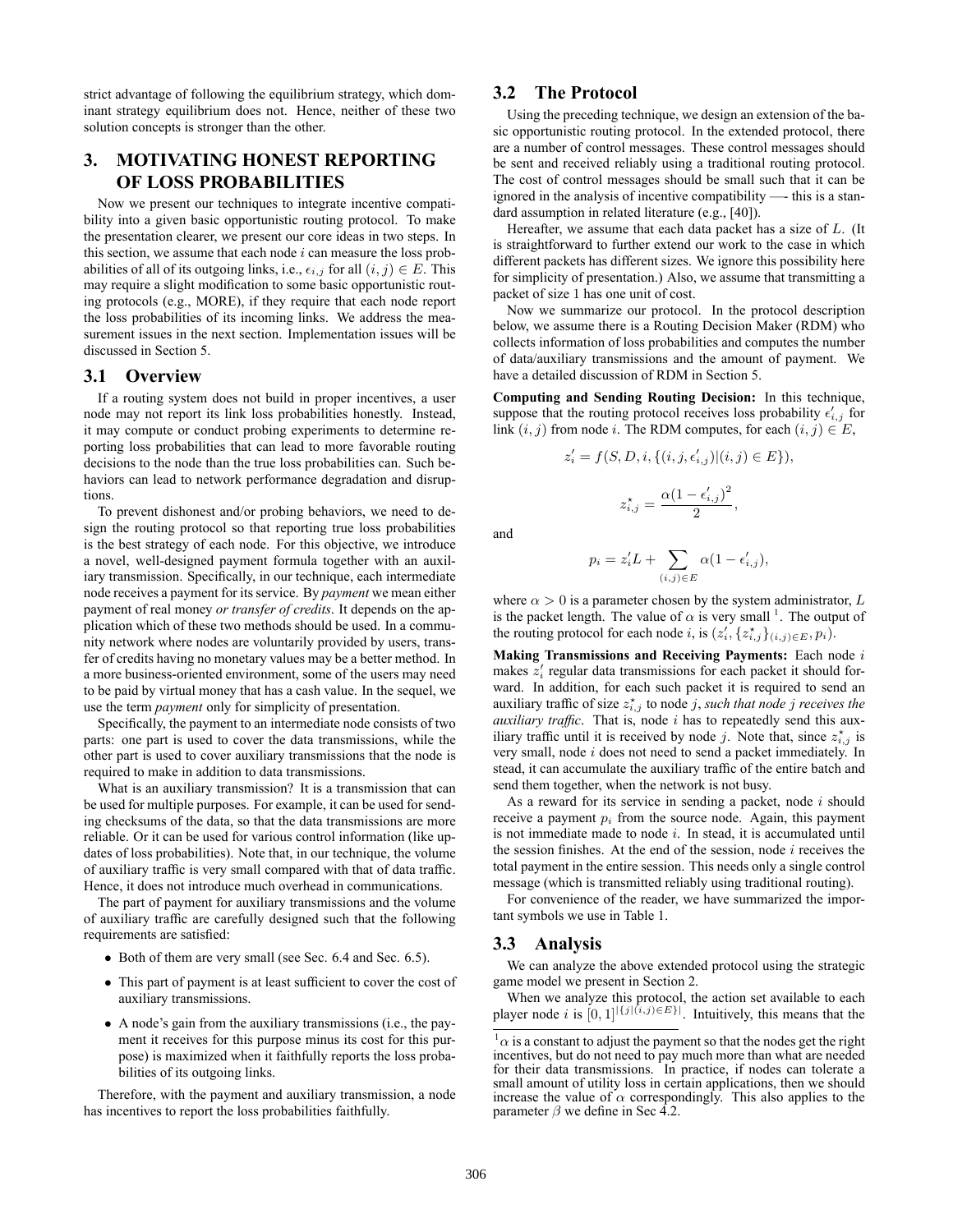**Table 1: Important Variables. indicates the variable is under** control of the (potentially selfish) nodes; and  $\triangleright$  indicates the **variable is computed by the RDM.**

|                  | $V_p$                                    | set of players                                                |
|------------------|------------------------------------------|---------------------------------------------------------------|
|                  | $\cal S$                                 | source node                                                   |
|                  | D                                        | destination node                                              |
|                  | E                                        | set of edges in consider                                      |
|                  | $\epsilon$                               | link loss probability matrix                                  |
| $^{\star}$       | $\epsilon'$ ( $\epsilon''$ )             | claimed link loss probability matrix                          |
|                  |                                          | function to compute the number of transmissions               |
|                  | $\tilde{z}$                              | vector of number of transmissions for $\epsilon$              |
| $\triangleright$ | z'(z'')                                  | vector of number of transmissions for $\epsilon'(\epsilon'')$ |
|                  | $p(\hat{p})$                             | payment vector of players                                     |
|                  | $\boldsymbol{u}$                         | utility vector of players                                     |
|                  | $z_{i,j}^{\star}(\hat{z}_{i,j}^{\star})$ | auxiliary transmission matrix                                 |
|                  |                                          | packet length                                                 |

action of player i specifies a loss probability for each outgoing link  $(i, j)$ . If a player node i deviates from the protocol, it changes one or more of these loss probabilities. Clearly, this reflects the fact that, in this section, we only consider cheating in reporting loss probabilities.

Correspondingly, the utility of player node  $i$  is defined as the payment it receives minus the cost of transmissions it makes. Here the cost transmissions includes the cost of data transmissions and the cost of auxiliary transmissions.

THEOREM 3. *Suppose that each player node* i *makes* z <sup>i</sup> *data transmissions and receives a payment*  $p_i$ *. Suppose that for each*  $(i, j)$  ∈ E, node *j* receives an auxiliary data traffic of size  $z_{i,j}^*$ <br>from node *i*. Then it is a strict dominant strategy equilibrium for *from node* i*. Then it is a strict dominant strategy equilibrium for all player nodes to truthfully report loss probabilities.*

PROOF. Consider each  $(i, j) \in E$ . To make sure a packet is received by node  $j$ , the expected number of transmissions node  $i$ needs to make is  $\frac{1}{1-\epsilon_{i,j}}$ . Therefore, the cost of auxiliary traffic  $z_{i,j}^*$ from *i* to *j* is  $\frac{z_{i,j}^*}{1-\epsilon_{i,j}}$ .

Hence, assuming  $s_i^*$  is the pure strategy of following the protocol faithfully, it is easy to see that, when node i uses strategy  $s_i^*$ , the expected utility is

$$
u_i(s_i^*, s_{-i}) = \frac{\alpha}{2} \sum_{(i,j) \in E} \frac{(1 - \epsilon_{i,j})^2}{(1 - \epsilon_{i,j})}.
$$

In contrast, consider the situation in which node  $i$  uses a strategy  $s_i \neq s_i^*$ , which assigns probability  $P_1$  to action  $a_i^{(1)}, \ldots$ , prob-<br>initial  $P_i$  to action  $\phi^{(K)}(P_i \cap P_i) \geq 0$ ,  $\sum_{i=1}^{K} P_i$ ability  $P_K$  to action  $a_i^{(K)}(P_1,\ldots,P_K > 0; \sum_{k=1}^K P_k = 1)$ .<br>There must be an action  $a_i^{(k_0)} = \{\epsilon_{i,j}^{(k_0)}\}_{(i,j)\in E}$  and  $j_0$  such that  $\epsilon_{i,j_0}^{(k_0)} \neq \epsilon_{i,j}.$ 

Then the expected utility of node i when it takes action  $a_i^{(k)} = (k)_1$  $\{\epsilon_{i,j}^{(k)}\}_{(i,j)\in E}$ :

$$
u_i(a_i^{(k)}, s_{-i})
$$
  
= $p_i - \left(z_i'L + \sum_{(i,j) \in E} \frac{z_{i,j}^*}{1 - \epsilon_{i,j}}\right)$ 

$$
= \left( z_i' L + \sum_{(i,j) \in E} \alpha (1 - \epsilon_{i,j}^{(k)}) \right)
$$
  

$$
- \left( z_i' L + \sum_{(i,j) \in E} \frac{\alpha (1 - \epsilon_{i,j}^{(k)})^2}{2(1 - \epsilon_{i,j})} \right)
$$
  

$$
= \frac{-\alpha}{2} \sum_{(i,j) \in E} (((1 - \epsilon_{i,j}^{(k)}) - (1 - \epsilon_{i,j}))^2
$$
  

$$
- (1 - \epsilon_{i,j})^2)/(1 - \epsilon_{i,j})
$$
  

$$
\leq u_i(s_i^*, s_{-i}).
$$

For  $a_i^{(k_0)}$ , since  $\epsilon_{i,j_0}^{(k_0)} \neq \epsilon_{i,j}$ , we have

$$
u_i(a_i^{(k_0)}, s_{-i}) < u_i(s_i^*, s_{-i}).
$$

Therefore,

$$
u_i(s_i, s_{-i}) = \sum_{k=1}^{K} P_k u_i(a_i^{(k)}, s_{-i})
$$
  
<  $u_i(s_i^*, s_{-i}).$ 

This means  $s^*$  is a strict dominant strategy equilibrium.  $\square$ 

In the above, we have shown that, with our simple extension, it is a strict dominant strategy for each node to behave honestly. As we have emphasized, strict dominant strategy equilibrium is a very strong solution concept. By its definition, in a system there *cannot* be more than one strict dominant strategy equilibria. Consequently, there is a very strong guarantee that the system should converge to the state in which all nodes follow the protocol.

# **4. PREVENTING CHEATING IN MEASURING AND REPORTING LOSS PROBABILITIES**

The preceding section presents a simple and effective technique to motivate each node to honestly report its loss probabilities. The assumption is that a node can determine the true loss probabilities of its links by itself. However, a node needs the cooperation (feedback) of its neighbors to measure link loss probabilities This may lead to cheating behaviors. Note that this problem caused by neighbor feedback may look on the surface similar to the problem of mutual-dependent type in [40]. However, the issues caused by loss probabilities are more challenging than the simpler power control. Thus, additional mechanisms (e.g., a more sophisticated payment formula) are needed to prevent cheating. In this section, we design techniques involving both measurement signals and payment to prevent cheating. The result is an enhanced protocol for incentive-compatible opportunistic routing.

#### **4.1 Overview**

Recall that, in Section 3 we use an appropriately designed payment formula, together with an auxiliary transmission to effectively prevent cheating in reporting the loss probabilities of outgoing links. In our enhanced protocol, suppose that we still have each intermediate node report the loss probabilities of its outgoing links. Then, we do not need to worry about each node's cheating in *measuring* the loss probabilities of its outgoing links, because such cheating in measurement is equivalent to cheating in reporting the measured probabilities, which has been prevented. Hence, the major technical challenge to our enhancement is to prevent nodes' cheating in measuring the loss probabilities of their incoming links.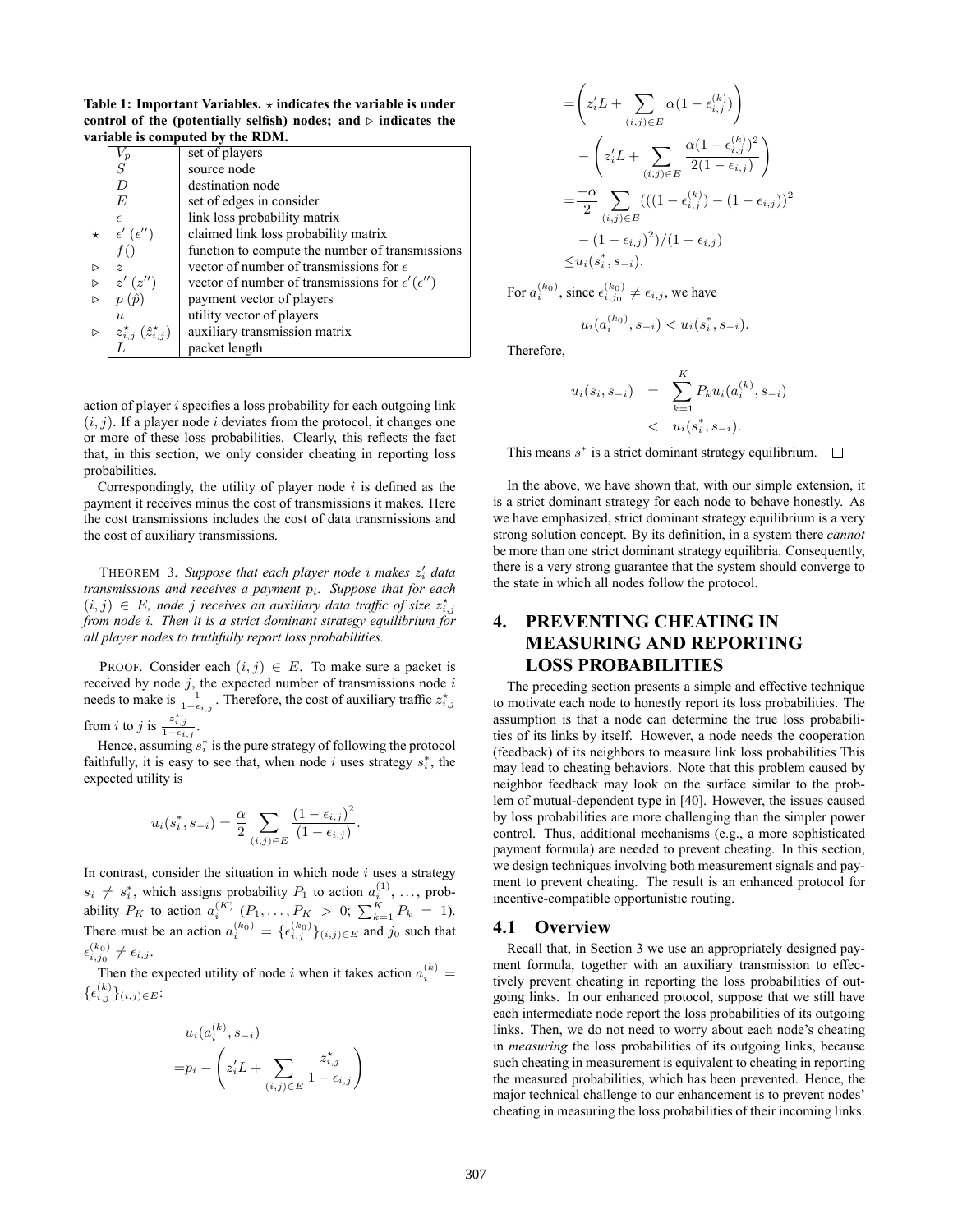If node  $i$  wants to cheat in measuring the loss probability of incoming link  $(j, i)$ , there are two possibilities for its cheating behavior: Either by cheating in this measurement it makes the measured loss probability larger than the real loss probability, or it makes the measured loss probability smaller. To prevent the first type of cheating, we only need to give node  $i$  a small amount of payment, which decreases with the loss probability of link  $(j, i)$ . To maximize this payment, node  $i$  has incentives to keep the loss probability as low as possible. Thus, node  $i$  does not have incentives to carry out the first type of cheating.

To prevent the second type of cheating, we introduce a special method to measure the loss probability of link  $(j, i)$ , which ensures that node  $i$  cannot decrease the measured loss probability. This method requires node  $j$  to send a number of test signals. To report the loss probability of link  $(j, i)$ , node i does not directly compute the loss probability and send it to the source node. In stead, node  $i$  should just forward the test signals it hears to the source, as its "report" for loss probability of this link. The source node computes the loss probability using a number of these test signals. We use a simple Message Authentication Code function to prevent node i from forging these test signals. Hence, node  $i$  either forwards all packets it hears, or forwards part of them. There is no way for node  $i$  to forward more packets than it actually hears. That is to say, there is no way for node i to decrease the loss probability of link  $(j, i)$ .

#### **4.2 The Enhanced Protocol**

Below we give a more detailed description of our enhanced protocol. Just as the simple protocol in Sec. 3, it still has a RDM which collects information and performs computation. But unlike the simple protocol, it uses the newly introduced method to measure the loss probabilities.

**Sending and Forwarding Test Signals:** When there is a request to initialize a session from source node  $S$  to destination  $D$ , each node  $i \in \{S\}$  ∪  $V_P$  sends  $n_t$  test signals. Here each test signal is of the format (TEST, i, j, MAC<sub>kS,i</sub> (TEST, i, j)), where  $k_{S,i}$  is a secret key shared by  $S$  and  $i$ , and MAC is a cryptographic Message Authentication Code function. Each node  $i \in V_P \cup \{D\}$  forwards received test signals to the RDM using traditional routing protocol.

**Computing and Sending Routing Decision:** Suppose that the RDM collects  $n_{i,j}$  test signals for link  $(i, j)$ , which are forwarded by node  $j$ . Then the RDM computes

$$
\epsilon''_{i,j} = 1 - \frac{n_{i,j}}{n_t},
$$
  

$$
z''_i = f(S, D, i, \{(i, j, \epsilon''_{i,j}) | (i, j) \in E\}),
$$
  

$$
\hat{z}^*_{i,j} = \frac{\alpha (1 - \epsilon''_{i,j})^2}{2},
$$

and

$$
\hat{p}_i = z_i'' L + \sum_{(i,j) \in E} \alpha (1 - \epsilon_{i,j}'') + \sum_{(j,i) \in E} \beta (1 - \epsilon_{j,i}''),
$$

where  $\beta > 0$  is a new parameter chosen by the system administrator. Just as for  $\alpha$ , the value of  $\beta$  should also be very small.

**Making Transmissions and Receiving Payments:** Each node i makes  $z_i'$  regular data transmissions for each packet it should forward. In addition, for each such packet it is required to send an auxiliary traffic of size  $\hat{z}_{i,j}^*$  to node j, such that node j receives the auxiliary traffic As a reward for its service in sending a packet auxiliary traffic. As a reward for its service in sending a packet, node *i* should receive a payment  $\hat{p}_i$  from the source node.

Each node  $i$  accumulates the auxiliary traffic for the packets of a batch, and send them together after successful delivery of the

whole batch. The payments due to node  $i$  are accumulated and made together at the end of the session.

### **4.3 Analysis**

We can analyze the above enhanced protocol using the strategic game model we present in Section 2.

Denote by  $R$  the set of non-negative real numbers. When we analyze this protocol, the action set available to each player node  $i$ is  $\mathcal{R} \times [0,1]^{|\{j|(j,i)\in E\}|}$ . Intuitively, if node *i* takes action  $(\gamma_i, \gamma_j)$ , then node sends  $\gamma_i$ , test signals for measure

 ${\gamma_{j,i}}_{(j,i)\in E}$ ), then node sends  ${\gamma_i n_t}$  test signals for measuring loss probabilities, and forwards  $\gamma_{j,i}n_{j,i}$  test signals to the source S when it receives  $n_{j,i}$  test signals for link  $(j, i)$ .

Clearly, if node i is honest, it should use a pure strategy  $s_i^*$  that chooses  $\gamma_i = 1$  and  $\gamma_{j,i} = 1$  for all  $(j,i) \in E$ . If a player node i deviates from the protocol, it either chooses  $\gamma_i \neq 1$  (which means it changes the number of test signals to send for measuring loss probabilities), or chooses  $\gamma_{j,i} < 1$  for one or more incoming links  $(j, i)$  (which means it does not forward all test signals it receives for these incoming link), or does both. Compared with the analysis in Section 3, now a cheating node can have more complicated behavior. This reflects the fact that, in this section, we consider cheating in both measuring and reporting loss probabilities.

The utility of player node  $i$  is still defined as the payment it receives minus the cost of transmissions it makes.

THEOREM 4. *Suppose that each node* i *makes* z <sup>i</sup> *data transmissions and receives payment*  $\hat{p}_i$ *. Suppose that for each*  $(i, j) \in$  $E$ , node *j* receives an auxiliary data traffic of size  $\hat{z}^*_{i,j}$  from node *i*.<br>Then it is a strict Nash equilibrium for all player nodes to behave *Then it is a strict Nash equilibrium for all player nodes to behave honestly in sending test signals and forwarding the received test signals.*

PROOF. Recall that  $s^*$  is the pure strategy profile of all player nodes in which each node behave honestly. Hence,  $s_{-i}^*$  is a strategy profile of all player nodes other than  $i$  such that all other nodes behave honest. In general, if node i takes action  $a_i$  and other nodes behave honestly, the expected utility of node  $i$  is

$$
u_i(a_i, s_{-i}^*)
$$
  
= $\hat{p}_i - \left( z_i'' L + \sum_{(i,j) \in E} \frac{\hat{z}_{i,j}^*}{1 - \epsilon_{i,j}} \right)$   
= $\left( z_i'' L + \sum_{(i,j) \in E} \alpha (1 - \epsilon_{i,j}'') + \sum_{(j,i) \in E} \beta (1 - \epsilon_{j,i}'') \right)$   
- $\left( z_i'' L + \sum_{(i,j) \in E} \frac{\alpha (1 - \epsilon_{i,j}'^*)^2}{2(1 - \epsilon_{i,j})} \right).$ 

We can easily rewrite the above as:

$$
u_i(a_i^{(k)}, s_{-i}^*)
$$
  
=
$$
\frac{-\alpha}{2} \sum_{(i,j)\in E} \frac{(\epsilon_{i,j} - \epsilon_{i,j}^{\prime\prime})^2}{1 - \epsilon_{i,j}} + \sum_{(j,i)\in E} \beta(1 - \epsilon_{j,i}^{\prime\prime})
$$
  
+
$$
\frac{\alpha}{2} \sum_{(i,j)\in E} (1 - \epsilon_{i,j}).
$$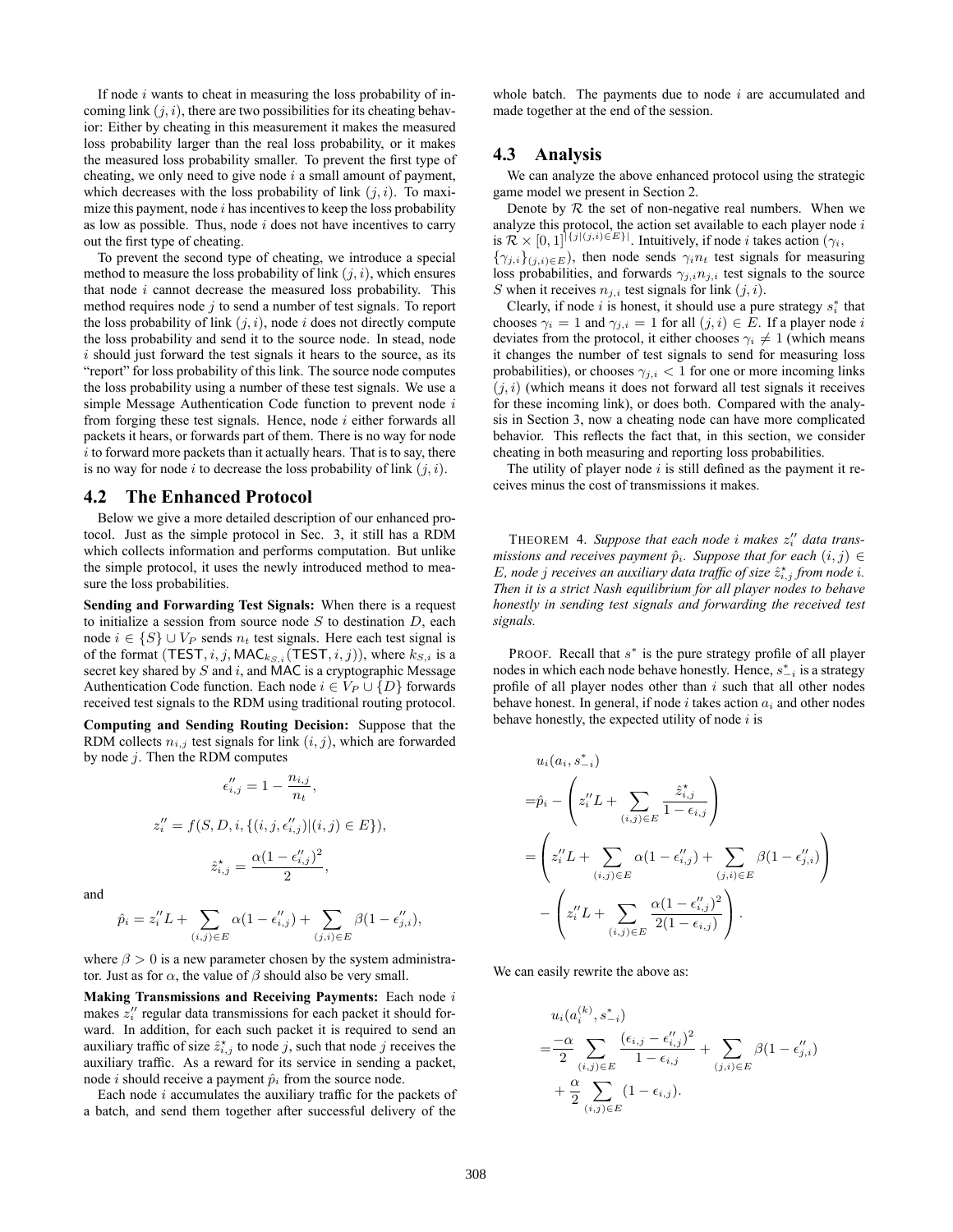Plugging  $a_i = (\gamma_i, {\gamma_{j,i}})_{(j,i) \in E}$ ) into this equation, we get that

$$
u_i(a_i^{(k)}, s_{-i}^*)
$$
\n
$$
= \frac{-\alpha}{2} \sum_{(i,j) \in E} \frac{(\epsilon_{i,j} - (1 - (1 - \epsilon_{i,j}^{"})))^2}{1 - \epsilon_{i,j}} + \sum_{(j,i) \in E} \beta(1 - \epsilon_{j,i}^{"}) + \frac{\alpha}{2} \sum_{(i,j) \in E} (1 - \epsilon_{i,j})
$$
\n
$$
= \frac{-\alpha}{2} \sum_{(i,j) \in E} \frac{(\epsilon_{i,j} - (1 - \gamma_i(1 - \epsilon_{i,j})))^2}{1 - \epsilon_{i,j}}
$$
\n
$$
+ \sum_{(j,i) \in E} \beta \gamma_{j,i} (1 - \epsilon_{j,i}) + \frac{\alpha}{2} \sum_{(i,j) \in E} (1 - \epsilon_{i,j})
$$
\n
$$
= \frac{-\alpha}{2} \sum_{(i,j) \in E} (1 - \gamma_i)^2 (1 - \epsilon_{i,j}) + \frac{\alpha}{2} \sum_{(i,j) \in E} (1 - \epsilon_{i,j}).
$$

Now consider two strategies of node i.

The first strategy of node i is pure strategy  $s_i^*$ . If it uses this strategy, its expected utility is

$$
u_i(s_i^*, s_{-i}^*)
$$
  
= 
$$
\sum_{(j,i)\in E} \beta(1 - \epsilon_{j,i}) + \frac{\alpha}{2} \sum_{(i,j)\in E} (1 - \epsilon_{i,j}).
$$

The second strategy of node *i* is an arbitrary strategy  $s_i \neq s_i^*$ .<br>Suppose that  $s_i$  assigns probability  $P_1$  to action  $a_i^{(1)}, \ldots$ , probabil-The second strategy of node i is an arbitrary strategy  $s_i \neq s_i^*$ . ity  $P_K$  to action  $a_i^{(K)}(P_1, \ldots, P_K > 0; \sum_{k=1}^K P_k = 1)$ . Because  $s_i \neq s_i^*$ , there must be an action  $a_i^{(k_0)} = (\gamma_i^{(k_0)}, \{\gamma_{j,i}^{(k_0)}\}_{(j,i)\in E})$ <br>that falls into one of the following two cases: that falls into one of the following two cases:

- **Case 1:**  $\gamma_i^{(k_0)} \neq 1;$
- **Case 2:** There exists  $j_0$  such that  $\gamma_{j_0,i}^{(k_0)} \neq 1$ .

In the first case, because  $\alpha > 0$ , we can easily obtain that

$$
u_i(a_i^{(k_0)}, s_{-i}^*) < u_i(s_i^*, s_{-i}^*).
$$

In the second case, because  $\beta > 0$ ,  $0 \le \gamma_{j_0,i}^{(k_0)} < 1$ , we can obtain the same inequality the same inequality.

On the other hand, for all  $k$ , clearly we also have that

$$
u_i(a_i^{(k)}, s_{-i}^*) \leq u_i(s_i^*, s_{-i}^*).
$$

Combining the above two inequalities, we get that

$$
u_i(s_i, s_{-i}^*) = \sum_{k=1}^K P_k u_i(a_i^{(k)}, s_{-i}^*)
$$
  
< 
$$
< u_i(s_i^*, s_{-i}^*).
$$

This means  $s^*$  is a strict Nash equilibrium.

Unlike a strict dominant strategy equilibrium, a strict Nash equilibrium is not guaranteed to be unique by definition. Below we show that, with our enhanced protocol, the strict Nash equilibrium in Theorem 4 is actually unique.

THEOREM 5. *Suppose that each node* i *makes* z <sup>i</sup> *data transmissions and receives payment*  $\hat{p}_i$ *. Suppose that for each*  $(i, j) \in$  $E$ , node *j* receives an auxiliary data traffic of size  $\hat{z}_{i,j}^*$  from node<br>*i*. Then there is no strict Nash equilibrium other than all player i*. Then there is no strict Nash equilibrium other than all player nodes behaving honestly in sending test signals and forwarding the received test signals.*

PROOF. Suppose  $s^{\triangle}$  is a strict Nash equilibrium. For an arbitrary player node *i*, suppose that  $s_i^{\triangle}$  assigns probability  $P_1$  to action  $a_i^{(1)}$ , ..., probability  $P_K$  to action  $a_i^{(K)}$   $(P_1, \ldots, P_K > 0$ ;<br>  $\sum_{k=1}^K P_k = 1$ ). Also suppose that, for each  $k$ ,  $a_i^{(k)} = (\gamma_i^{(k)}$ ,  $\{\gamma_{j,i}^{(k)}\}_{(j,i)\in E}$ ).

Because  $s^{\triangle}$  is a strict Nash equilibrium and  $P_k > 0$ ,  $a_i^{(k)}$  must<br>a heat represent  $a^{\triangle}$ . This means: be a best response to  $s_{-i}^{\triangle}$ . This means:

$$
a_i^{(k)} = \arg\max_{a_i} u_i(a_i, s_{-i}^{\triangle}).
$$
\n(1)

On the other hand, using derivations similar to (but slightly different from) those in the proof of Theorem 4, for a general action  $a_i = (\gamma_i, \{\gamma_{j,i}\}_{(j,i) \in E})$  of player node i, assuming that  $s_{-i}^{\triangle}$  assigns probability  $P'_{k'} > 0$  to actions that forward  $\gamma_{i,j}^{(k')} n_{i,j}$  test<br>signals upon requiring  $n_{k}$  test signals  $(h' - 1, h'')$  we can signals upon receiving  $n_{i,j}$  test signals  $(k' = 1, ..., K')$ , we can get that get that

$$
u_i(a_i, s_{-i}^{\Delta})
$$
  
=
$$
\frac{-\alpha}{2} \sum_{k'=1}^{K'} \sum_{(i,j) \in E} P'_{k'} (1 - \gamma_i \gamma_{i,j}^{(k')})^2 (1 - \epsilon_{i,j})
$$
  
+
$$
\sum_{k'=1}^{K'} \sum_{(j,i) \in E} P'_{k'} \beta \gamma_{j,i} (1 - \epsilon_{j,i})
$$
  
+
$$
\sum_{k'=1}^{K'} \frac{\alpha}{2} P'_{k'} \sum_{(i,j) \in E} (1 - \epsilon_{i,j}).
$$
 (2)

Combining equations (1) and (2), we can easily have that

$$
\gamma_{j,i}^{(k)}
$$
  
= arg max  $\sum_{\gamma_{j,i}}^{K'} \sum_{k'=1} P'_{k'} \beta \gamma_{j,i} (1 - \epsilon_{j,i})$   
=1.

Because the above equation holds for all link  $(j, i)$  and all action  $(k)$  actions of positive graduate  $k$  and local  $(i, i)$  $a_i^{(k)}$  assigned positive probability by  $s_i^{\triangle}$ , we know that, for all  $(i, j)$ and  $k', \gamma_{i,j}^{(k')} = 1$ .<br>Hence, equation (2) becomes

$$
u_i(a_i, s_{-i}^{\perp})
$$
  
=  $\frac{-\alpha}{2} \sum_{k'=1}^{K'} \sum_{(i,j) \in E} P'_{k'} (1 - \gamma_i)^2 (1 - \epsilon_{i,j})$   
+  $\sum_{k'=1}^{K'} \sum_{(j,i) \in E} P'_{k'} \beta \gamma_{j,i} (1 - \epsilon_{j,i})$   
+  $\sum_{k'=1}^{K'} \frac{\alpha}{2} P'_{k'} \sum_{(i,j) \in E} (1 - \epsilon_{i,j}).$  (3)

Combining equations (1) and (3), we can easily have that

$$
\gamma_i^{(k)}
$$
  
= arg max  $\frac{-\alpha}{\gamma_i} \sum_{k'=1}^{K'} \sum_{(i,j) \in E} P_{k'}'(1 - \gamma_i)^2 (1 - \epsilon_{i,j})$   
=1.

So,  $s_i^{\triangle}$  is actually the pure strategy of honestly following the protocol. Equivalently, we have  $s^{\triangle} = s^*$ .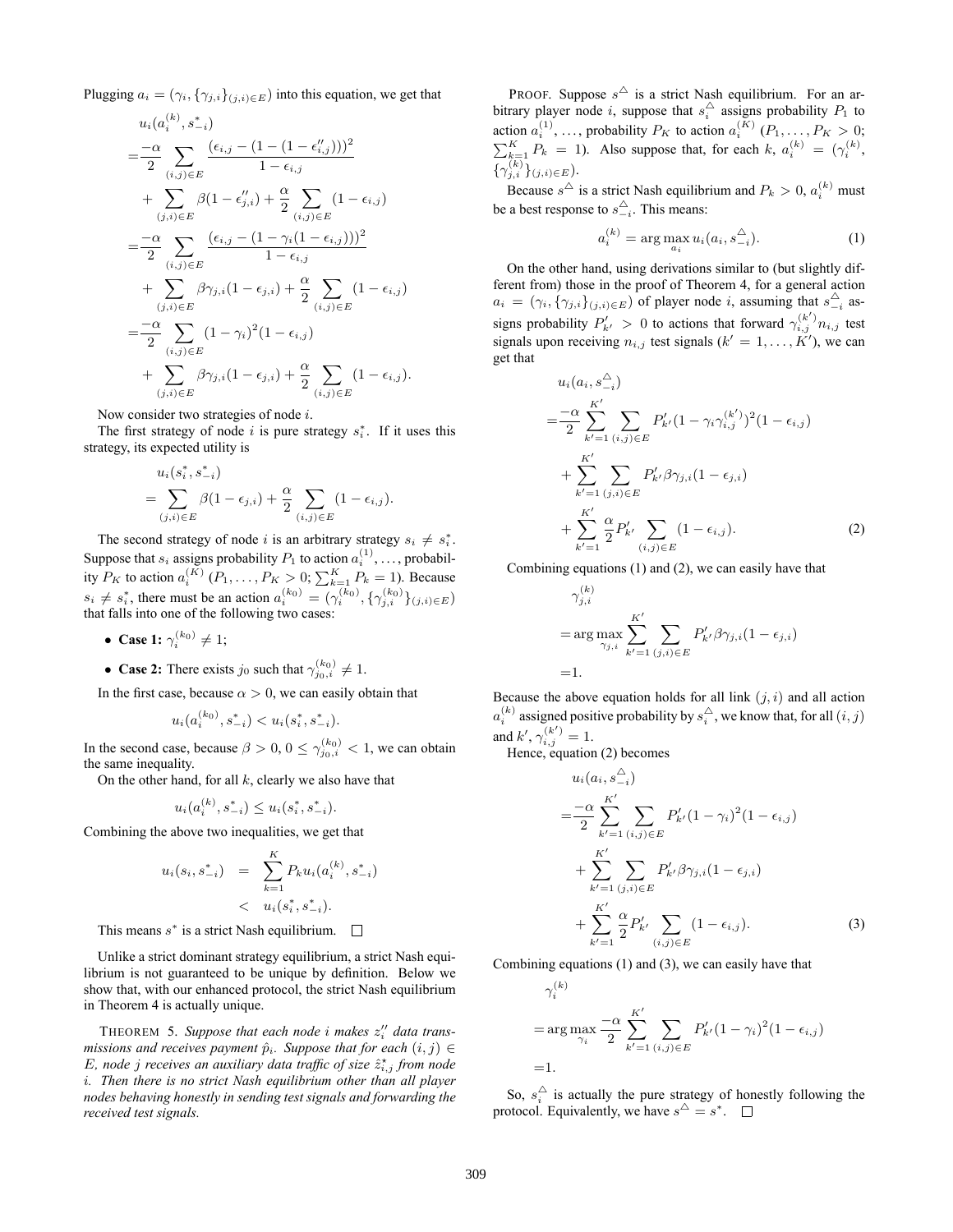Putting Theorems 4 and 5 together, we have rigorously shown that, with our enhanced protocol, the only strict Nash equilibrium is that all nodes follow the protocol. Hence, it is reasonable for the system to converge to this state.

# **5. IMPLEMENTATION ISSUES**

Using the preceding core techniques, we now present our system implementation architecture to integrate incentive compatibility into a given opportunistic routing protocol. Due to space limitations, we focus on a high-level overview of two key components: routing decision maker and enforcement of routing decision.

**Routing Decision Module (RDM):** In the preceding sections, we intentionally leave it open on where the link loss probabilities and/or loss probability measurement signals are collected and then the routing decision (payments and forwarding behaviors) are computed. We refer to the module implementing this functionality as the routing decision module (RDM). Note that the RDM's role is to coordinates duplicate forwarding, instead of making an end-to-end (or hop-by-hop) routing decision. The key issues to consider when configuring the RDM include (a) avoiding manipulation (e.g., miscalculation) by involved nodes and (b) being scalable and avoiding single point of failure. In our current design, we support two configurations, indicated by an option in routing messages:

- In the first configuration, the source or destination of each session does the collection and computation. This is particularly suitable for on-demand routing and/or in a hybrid architecture such as [17, 27, 34], where for most traffic either the source or the destination is a base station. If there is a possibility that the RDM node is not trustworthy, a sampling technique is used to validate the computation of the RDM node. That is, for a randomly chosen session, a node may initiate a validation session to test the RDM node. If cheating is detected, a high penalty is assessed (e.g., the node is removed from the system). To prevent potential denial of service attack on such a validation process, we limit the number of sessions that a node initiate sampling.
- In the second configuration, each node computes the part of routing decision that needs to be enforced by itself. The source and destination make random sampling of the RDM at each node.

#### **Routing Decision Enforcement:**

After the routing decisions are computed, these decisions need to be *securely enforced*. That is, we must ensure that each node honestly makes all of the transmissions and payments required by the computed routing decision. We refer to the module in charge of this work as the routing decision enforcement module.

Similar to the RDM module, there are also multiple possibilities to implement this module. Part of this module can be implemented by adapting the existing techniques from Sprite [39] and Corsac [40]. First, we calculate the expected number of packets each node should receive in a session, using the routing decision and the loss probabilities. Second, we ensure that the number of packets indeed received is sufficiently close to the expected number. Third, to reduce overheads of secure enforcement, we apply randomly sampling and impose a high punishment on detected cheating behaviors. However, we still need to ensure that the control packets are transmitted securely and that none of them are dropped or ignored. For this issue, more complicated cryptographic techniques are necessary. We leave it to future study.

# **6. EVALUATIONS**

We implement our protocols and conduct extensive experiments on the ORBIT wireless testbed [33]. Our experiments have two objectives. One is to verify that our protocols indeed prevent nodes from deviating from the protocol. The other is to measure the influence of our protocols on the system throughput of opportunistic routing in a wireless network with selfish nodes.

#### **6.1 Methodology**

We randomly select 25 nodes from the ORBIT testbed. Figure 3 shows the locations of the nodes. Each node in the testbed is a PC equipped with Atheros AR5002X Mini PCI 802.11a/b/g wireless card attached to an omni-directional antenna. We configure the wireless interface card to operate in 802.11b ad hoc mode, and set the transmission power level at 20 dBm, and the bit-rate at 11Mbps.

Each node in the testbed runs Linux Debian kernel v2.6.22, Mad-Wifi v0.9.3.3 [28], Click v1.6.0 [36], and the MORE package [13]. We set MORE batch size at 32 packets, and packet size at 1500 **bytes** 

Before running the experiments, we measure pair-wise loss probabilities using a module provided with MORE's package. The loss probabilities between nodes in the testbed are set to values between 24% and 100%.



**Figure 3: Testbed topology.**

**Source-Destination Pairs:** To evaluate the effects of node locations, we randomly select source-destination pairs in our experiments. After choosing a source-destination pair, we run a session between the pair of nodes for 30 seconds. The source is always backlogged.

**Node Behavior:** In our experiments, we compare two types of node behavior:

- Honest behavior: Each node follows the protocol faithfully.
- Cheating behavior: As we have mentioned in previous sections, selfish nodes may deviate from the protocol. For each extension of opportunistic routing protocol we have designed, we report results when 20% and 40% of the nodes deviate from the protocol. For experiments on the simple extension, the difference between the loss probability reported by each cheating node and the corresponding real loss probability is  $\Delta \epsilon_{i,j} = \epsilon'_{i,j} - \epsilon_{i,j} \in (-0.7, -0.1] \cup [0.1, 0.7)$ . For exper-<br>iments on the enhanced extension, each cheating node sends iments on the enhanced extension, each cheating node sends  $\gamma_i n_t$  test signals where  $\gamma_i \in (0.0, 0.9] \cup [1.1, 5.0)$ , and forwards  $\gamma_{j,i}n_{j,i}$  test signals when it receives  $n_{j,i}$  test signals for link  $(j, i)$ , where  $\gamma_{j,i} \in (0.0, 0.9]$ .

**Metrics:** We evaluate two metrics: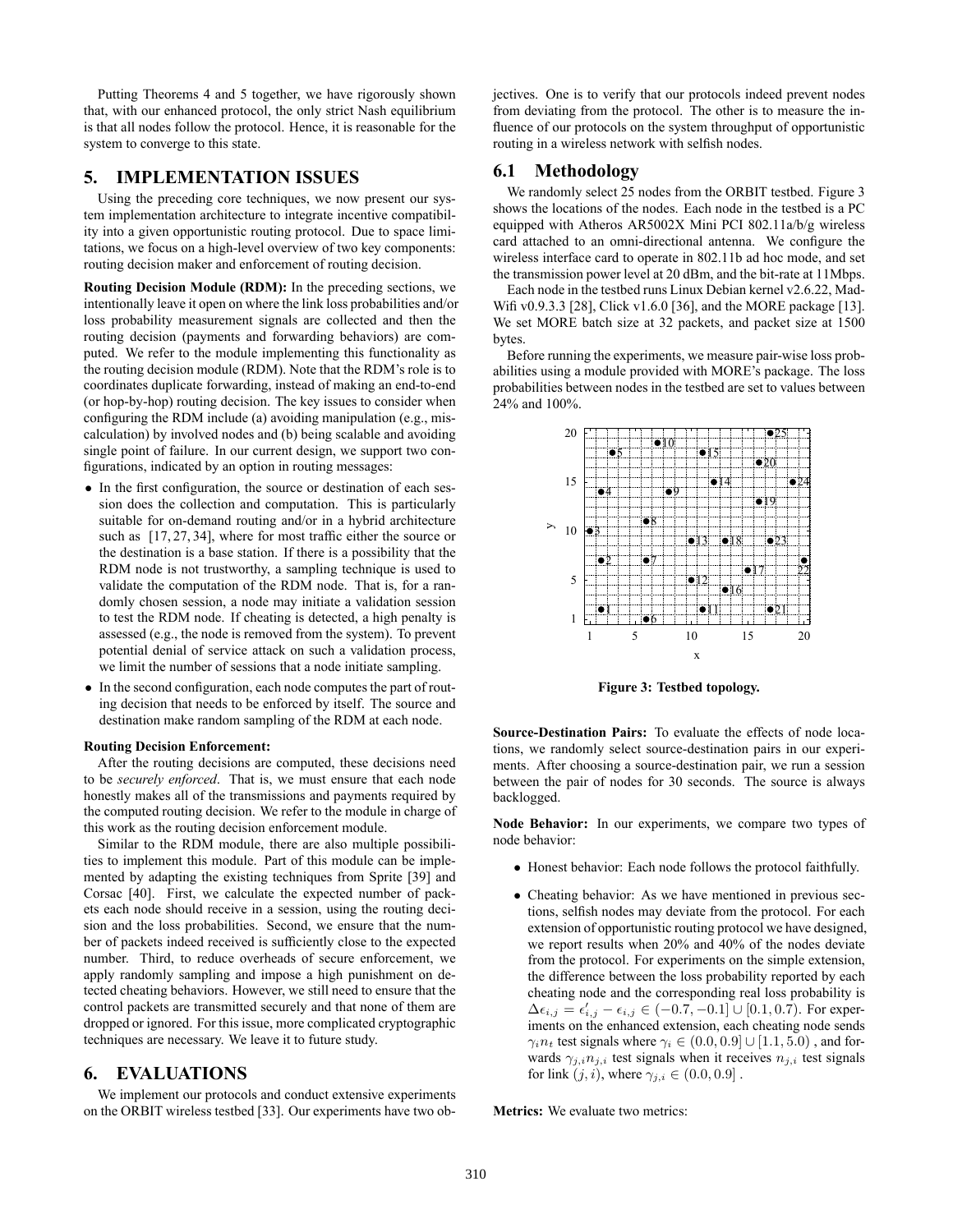- Node utility: This metric reflects the impacts of a node's behavior on its own. The target of our evaluation is to verify that, with our protocols, a node's cheating behavior reduces its own utilities. (Thus, our protocols can effectively prevent cheating.) When computing utilities, we set  $\alpha = 0.1$  and  $\beta = 0.05$ .
- Source-destination unicast throughput: This metric reflects the impacts of our designs on the performance of a wireless network with selfish nodes. Our target is to measure these impacts.

# **6.2 Cheating Behavior and Node Utility**

In our first set of experiments we demonstrate that, if a node deviates from our protocols, then its own utility is reduced. For this purpose, we randomly sample several nodes and record the utilities they obtain by following the protocols and by cheating randomly, respectively. The experiment is repeated 100 times with randomly selected source-destination pairs.



**Figure 4: Utilities obtained by node 18 when it is honest vs. cheating, if the simple extension is used. The figure demonstrates that the node can never benefit from cheating.**

**Simple Extension:** Figure 4 illustrates the utilities per batch of a randomly selected node (node 18) if the simple extension is used. In this experiment, the other nodes may either follow the protocol faithfully, or deviate from the protocol by reporting false loss probabilities. We can observe that, the utility obtained by cheating changes from one run to another, sometimes even becoming negative. The reason for this change is that, in each run, the cheating strategy is randomly selected. However, regardless of which cheating strategy is selected, the utility obtained by cheating is always less than the utility obtained by following the protocol.



**Figure 5: Utilities of five nodes using five strategies:**  $\Delta \epsilon_{i,j}$  = Figure 5: Utilities of live nodes using live strategies:  $\Delta \epsilon_{i,j} = 0, \pm 0.2, \pm 0.4$ . The transmission is from node 13 to node 3. The<br>honest strategy is always hest **honest strategy is always best.**

Further results of utility comparison are illustrated in Figure 5. This figure shows five nodes' utilities when each of them uses one of five different strategies:  $\Delta \epsilon_{i,j} = 0$  (i.e., being honest),  $\pm 0.2$ ,<br> $\pm 0.4$  We can see that the highest utility is always achieved by the  $\pm 0.4$ . We can see that the highest utility is always achieved by the honest strategy only. Furthermore, the more a node deviates from being honest, the less utility this node can obtain.



**Figure 6: Utilities obtained by node 11 when it is honest vs. cheating, if the enhanced protocol is used. The figure demonstrates that the node can never benefit from cheating.**

**Enhanced Protocol:** Similar experiments are also carried out for the enhanced protocol. Figure 6 shows the utilities obtained by a randomly selected node (node 11) if the enhanced protocol is used. In each run, the cheating strategy is randomly selected. In this experiment, we assume that the other nodes follow the protocol faithfully. Again, regardless of what cheating strategy is used, the utility obtained is always less than the utility obtained by the honest strategy.



**Figure 7: Utilities of five nodes using seven strategies:**  $(\gamma_i, \gamma_{j,i}) = (4.0, 0.5), (2.0, 0.5), (1, 1)$  (i.e., being honest), (0.6, 0.5)**,** (0.2, 0.5)**,** (0.5, 0.6)**,** (0.5, 0.2)**. The transmission is from node 10 to node 18. The honest strategy is always best.**

Figure 7 shows five nodes' utilities when each of them uses one of seven different strategies:  $(\gamma_i, \gamma_{j,i}) = (4.0, 0.5), (2.0, 0.5),$  $(1, 1)$  (i.e., being honest),  $(0.6, 0.5)$ ,  $(0.2, 0.5)$ ,  $(0.5, 0.6)$ ,  $(0.5, 0.2)$ . Just like what we have seen for the simple extension, the highest utility is achieved by the honest strategy only.

#### **6.3 Impacts on End-to-End Throughput**

Our second set of experiments are to demonstrate that our protocols improve the end-to-end performance of opportunistic routing in face of selfish nodes. We use the source-destination unicast throughput as the performance metric. As we have mentioned, selfish nodes may cheat in reporting and/or measuring loss probabilities. Consequently, an opportunistic protocol without incentive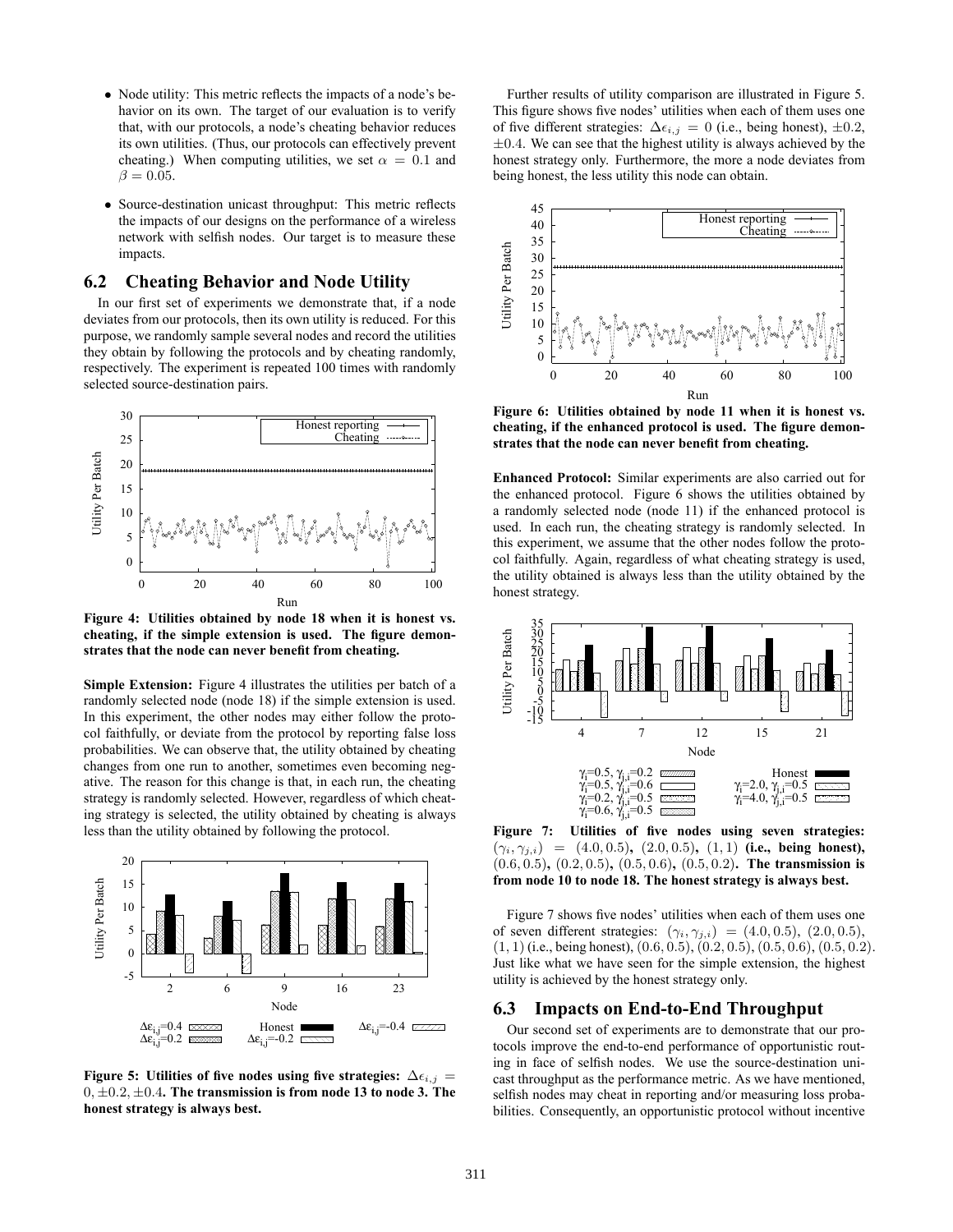compatibility (like the original protocol of MORE) can compute routing decisions that have lower end-to-end performance. In contrast, our protocols can prevent cheating of selfish nodes, and thus can boost the end-to-end performance in face of selfish nodes.



**Figure 8: CDF of the unicast throughput achieved with vs. without the simple extension on 200 source-destination pairs. When the original MORE protocol is used, 20% or 40% of the nodes cheat in reporting loss probabilities.**

**Simple Extension:** Figure 8 shows the cumulative distribution function (CDF) of the achieved throughput on 200 randomly selected source-destination pairs in the testbed. The figure shows the results both when nodes honestly report loss probabilities (i.e., when our simple extension is used) and when some of them do not (i.e., when the original MORE protocol is used without our extension). In the latter case, we consider two situations, in which 20% and 40% of the nodes cheat randomly in reporting the loss probabilities, respectively. Cheating nodes randomly select their strategies in the range given before. We observe that the throughput of our simple extension is significantly higher than those of the original MORE protocol. Specifically, for the median case, our simple extension achieves 14.8% (resp., 32.8%) higher throughput than the original MORE protocol when 20% (resp., 40%) of the nodes cheat.

To further understand the benefits of honest reporting and the effects of the length of routing paths, we evaluate the throughput taken over 50 experiments with different source-destination pairs on each number of hops.

Figure 9 shows the average throughput over 50 runs as a function of the number of hops on the path. As expected, the average throughput decreases with the number of hops. However, when the number of hops is larger, the advantage of using our simple extension is more significant. Overall our simple extension achieves



**Figure 9: Average throughput as a function of the number of hops on the path, with vs. without the simple extension. Standard deviations are shown using lines.**



**Figure 10: CDF of the unicast throughput achieved by the enhanced protocol vs. the original MORE protocol on 200 sourcedestination pairs. When the original MORE protocol is used, 20% or 40% of the nodes cheat in measuring and reporting loss probabilities.**

7.8-33.2% and 9.9-58.0% gain in throughput in the case where 20% and 40% of the nodes are cheating, respectively.

**Enhanced Protocol:** We also carried out similar experiments for the enhanced extension. Figure 10 shows the CDF of the achieved throughput taken over 200 randomly selected source-destination pairs. The figure shows the results both when nodes are honest (i.e., when our enhanced protocol is used) and when some of them cheat randomly (i.e., when the original MORE protocol is used). In the latter case, again we consider two situations in which 20% and 40% of the nodes cheat, respectively. Cheating nodes randomly select their strategies. The throughput of our enhanced protocol is clearly higher than those of the original MORE protocol. For the median case, it is 8.0% (resp., 14.6%) more than the original MORE protocol when 20% (resp., 40%) of the nodes cheat. Compared with Figure 8, the throughput gain of the enhanced protocol looks less significant than that of the simple extension *on average*. This is because the experiments using the enhanced protocol allow the cheating strategy to be more complicated. A random strategy here is harder to prevent, but has less influence on the throughput.



**Figure 11: Average throughput as a function of the number of hops on the path, achieved by the enhanced protocol vs. the MORE protocol. Standard deviations are shown using lines.**

Figure 11 shows the average throughput over 50 runs as a function of the number of hops on the path. Overall our enhanced protocol achieves 5.8-13.7% and 8.6-23.4% gain in throughput in the cases where 20% and 40% of the nodes are cheating, respectively.

#### **6.4 Overhead**

The protocols presented in this paper inherit coding overhead, memory overhead, and packet header overhead from existing op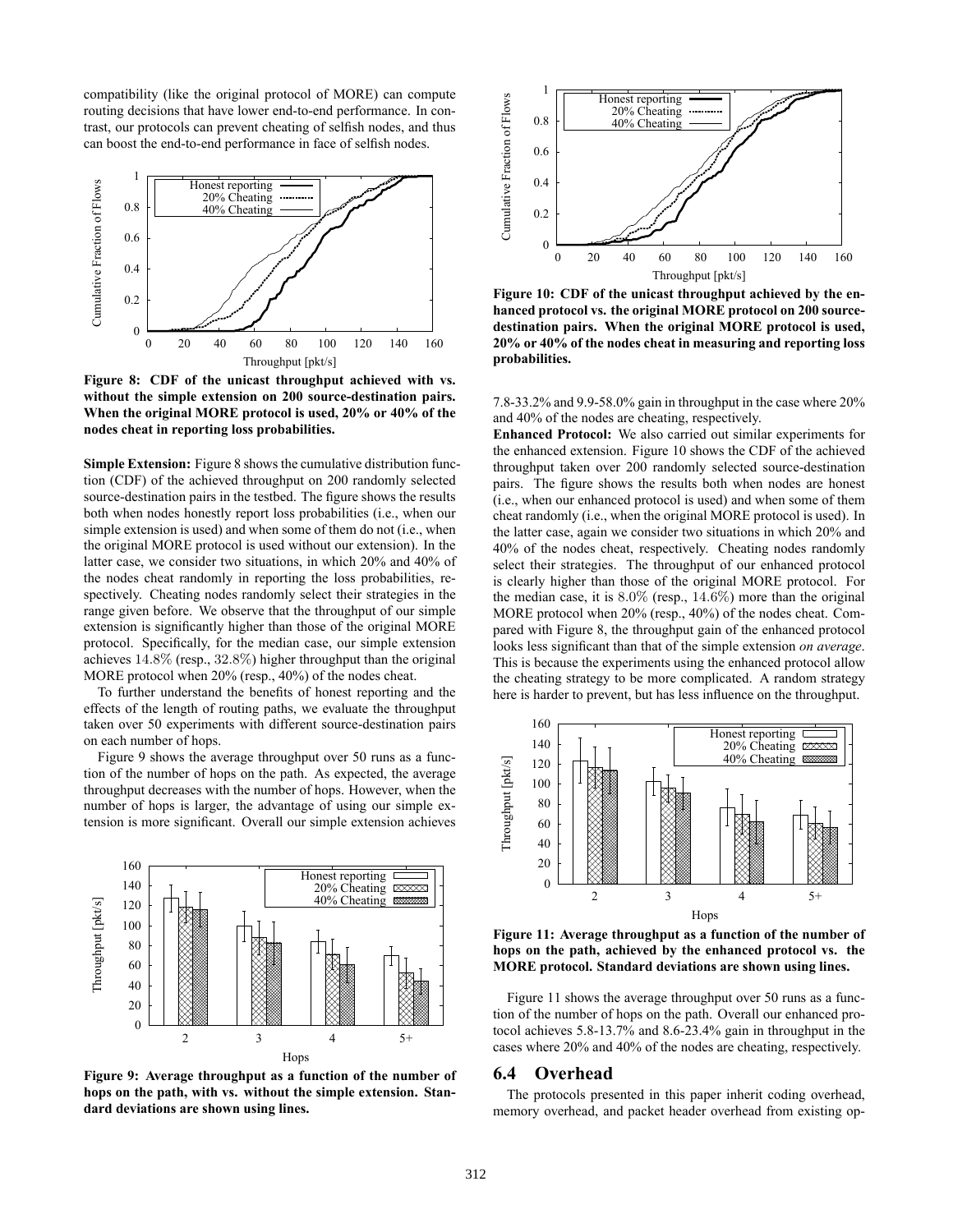portunistic routing protocols (*e.g.*, MORE). In addition, our protocols require auxiliary transmission to enforce the incentive-capability. On average, the auxiliary traffic for each session is 26.73 KB, which is very small compared with 3.93 MB of data transmitted in 30 seconds. The ratio between auxiliary traffic and data throughput is 0.66%.

Note that the link loss reporting packets and the test signals used to measure link loss probabilities do not constitute our protocols' specific overhead. These packets are used by most of existing wireless routing protocols.

# **6.5 Auxiliary Payment**

The auxiliary payment is also very small compared with the total payment. We randomly sampled 200 source-destination pairs. The results show that the ratio between auxiliary payment and total payment is only 0.23% and 1.20% for the simple extension and the enhanced extension, respectively.

## **7. RELATED WORK**

To the best of our knowledge, so far there has not been any research work on incentive-compatible opportunistic routing. So in this section we focus on the related work on opportunistic routing and cooperation in wireless networks.

# **7.1 Opportunistic Routing in Wireless Networks**

Opportunistic routing belongs to cooperative diversity techniques (e.g. [6, 23, 31]) which take advantage of broadcast transmissions to send information through multiple concurrent relays. Nodes can combine information from multiple signals so that they can make best decisions of routing or forwarding. As an example, protocols in [23] fully exploit spatial diversity in the channel by allowing all nodes that overheard a transmission to simultaneously forward the signal. Another example is the protocol in [6], which optimizes the choice of forwarder from multiple receivers by deferring to choose each hop after transmission.

The concept of opportunistic routing was first developed by Biswas and Morris in the context of wireless mesh networks. They claimed that opportunistic routing can potentially increase the throughput and proposed an integrated routing and MAC protocol, named ExOR, to achieve the throughput gain [6]. To improve the system throughput, Chachulski et al. designed MORE [13], which combines random network coding and opportunistic routing to avoid transmission duplication. Our protocols are incentive-compatible extensions for an opportunistic routing protocol, like MORE, such that the system performance can be maintained in face of selfish nodes.

The basic opportunistic routing protocol uses network coding, which lets the routers encode information in received packets before transmission. Earlier works on network coding [3, 16, 22, 25] mainly focused on mixing information in different packets to achieve multicast capacity. Some recent works studied possible coding opportunities in wireless networks [18–21, 26] to increase system throughput.

#### **7.2 Cooperation in Wireless Networks**

The problem of cooperation in wireless networks has received a lot of attention in recent years (e.g., [8, 9, 29, 35]). The solutions proposed so far fall into two categories, credit-based approaches and reputation-based approaches. As our protocols belong to the former category, we mainly discuss works in this category.

Buttyan and Hubaux proposed the first credit-based system [10, 12] in wireless ad-hoc networks in the Terminodes project. In [10], they propose the usage of nuglets, a virtual currency, to pay nodes to forward others' packets. Motivated by the nuglet, several other credit-based systems were proposed to stimulate cooperation in packet forwarding. In [39], Zhong et al. proposed Sprite, a creditbased system which uses a central authority to collect receipts from forwarding nodes. Charges and rewards are based on the receipts. In [34], Ben Salem et al. proposed a charging and rewarding scheme based on symmetric cryptography to make collaboration rational for selfish nodes. In [17], Jakobsson et al. proposed a micropayment scheme for multi-hop cellular networks to encourage collaboration in packet forwarding.

In [5], Anderegg and Eidenbenz studied cooperation in the (deterministic) routing problem. They applied the VCG mechanism to design a routing protocol for a wireless network with selfish nodes. Then, the authors of [40] proposed Corsac, which integrates VCG and cryptographic technique to solve the combined problem of routing and packet forwarding. Recently, OURS was proposed by Wang et al. [38]. It has much smaller over-payments than VCGbased solutions. Another recent work by Zhong and Wu [41] studied collusion resistance for incentive-compatible routing.

It is easy to see that all the above works to stimulate cooperation are dedicated to traditional, deterministic routing, which chooses the next hop before transmitting a packet. In contrast, our incentivecompatible schemes are designed for opportunistic routing, and can bring the system throughput back to the high level achieved by opportunistic routing protocols despite of potentially selfish nodes.

## **8. CONCLUSIONS AND FUTURE WORK**

In this paper, we present simple, novel techniques to integrate incentive compatibility into a class of opportunistic routing protocols. We integrate our protocols with MORE in a Linux implementation and demonstrate on the ORBIT testbed that (a) cheating decreases a node's utility under our protocols and (b) incentive can substantially improve overall network throughput (5.8%-58.0% in our evaluated settings) in the presence of selfish nodes. Our paper has focused on providing incentives for single-rate opportunistic routing protocols. As for future work, we are interested designing similar simple techniques that can work in multi-rate wireless networks.

# **9. ACKNOWLEDGMENTS**

F. Wu was supported by NSF CNS-0524030; T. Chen and S. Zhong were supported in part by NSF CNS-0524030. Y. Richard Yang was supported in part by grants from the U.S. NSF. We appreciate the anonymous reviewers whose comments led to improvement of the paper. Our shepherd, Tristan Henderson, gave us highly valuable comments to improve the paper.

# **10. REFERENCES**

- [1] E. Adar and B. A. Huberman. Free riding on Gnutella. *First Monday*, 5(10), Oct. 2000.
- [2] D. Aguayo, J. Bicket, S. Biswas, G. Judd, and R. Morris. Link-level measurements from an 802.11b mesh network. In *Proceedings of ACM SIGCOMM'04*, Portland, OR, Sept. 2004.
- [3] R. Ahlswede, N. Cai, S. R. Li, and R. W. Yeung. Network information flow. *IEEE Transactions on Information Theory*, 46(4):1204 - 1216, 2000.
- [4] I. F. Akyildiz and X. Wang. A survey on wireless mesh networks. *IEEE Communications Magazine*, 43(9), 2005.
- [5] L. Anderegg and S. Eidenbenz. Ad hoc-VCG: a truthful and cost-efficient routing protocol for mobile ad hoc networks with selfish agents. In *Proceedings of the 9th International Conference on Mobile Computing and Networking (MobiCom'03)*, San Diego, CA, Sept. 2003.